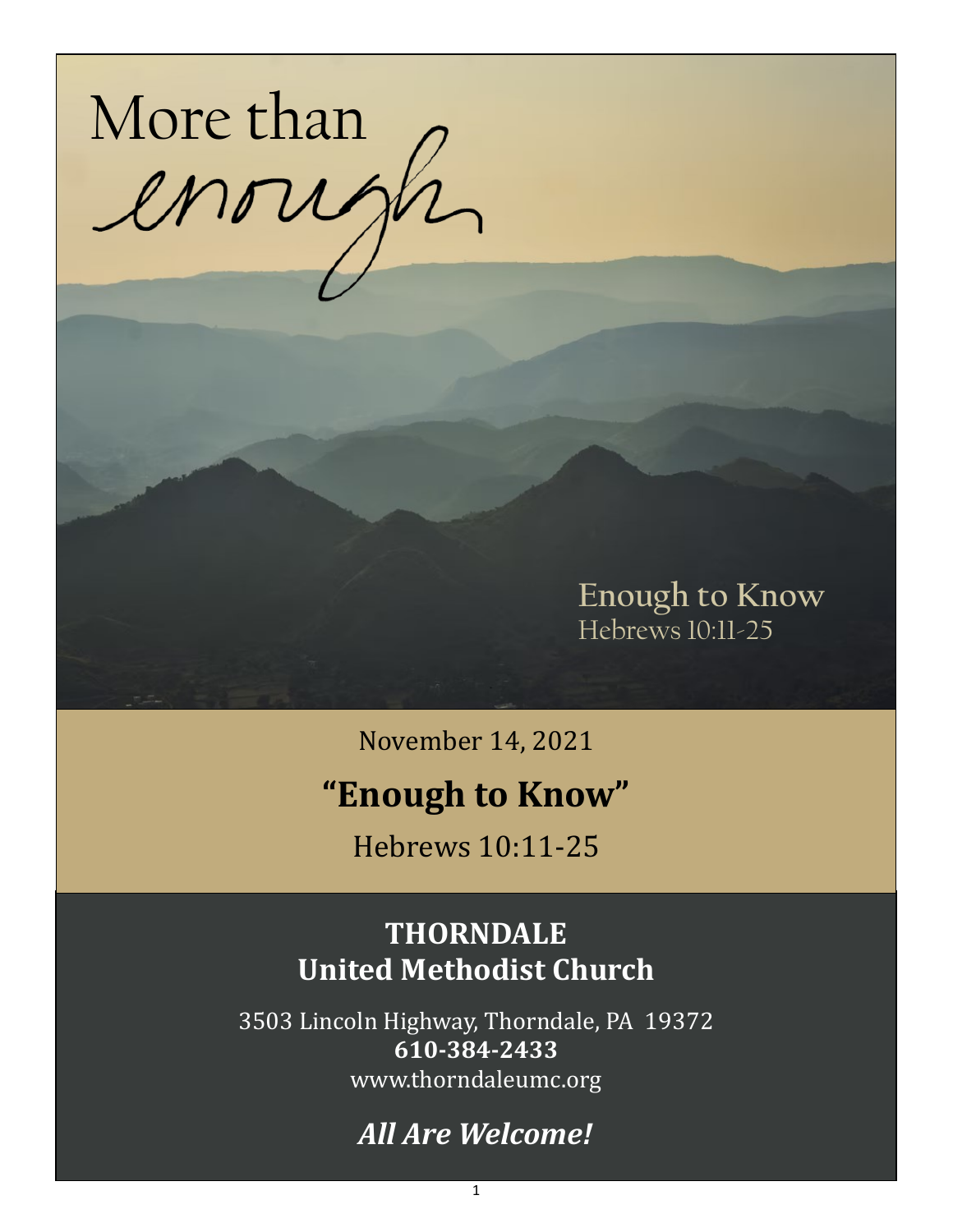*As he came out of the temple, one of his disciples said to him, "Look, Teacher, what large stones and what large buildings!" Then Jesus asked him, "Do you see these great buildings? Not one stone will be left here upon another; all will be thrown down." When he was sitting on the Mount of Olives opposite the temple, Peter, James, John, and Andrew asked him privately, "Tell us, when will this be, and what will be the sign that all these things are about to be accomplished? "Then Jesus began to say to them, "Beware that no one leads you astray. Many will come in my name and say, 'I am he!' and they will lead many astray. When you hear of wars and rumors of wars, do not be alarmed; this must take place, but the end is still to come. For nation will rise against nation, and kingdom against kingdom; there will be earthquakes in various places; there will be famines. This is but the beginning of the birthpangs.* 

*Mark 13:1-8*

+Stand as you are able.

#### WELCOME & PASSING THE PEACE

Leader: The peace of the Lord be with you. **People: And also with you.**

+CALL TO WORSHIP

Leader: We gather together to worship; knowing that God is already here among us; knowing that there is nothing that separates us from the presence of our Lord.

**People: Wherever we are, wherever we go, God is near.**

Leader: So let us enter into this service of worship with confidence and hope, knowing that God is already with us, and that He stands eager to meet us and bless us with His love.

#### +OPENING PRAYER

**Holy One, there is no God like you. In praise and thanksgiving, we come before you ready to learn of your power, ready to follow your path for our lives. Through days of jubilation as well as despair, help us realize your influence in the world. We ask simply for ears to hear, eyes to see, and minds to comprehend the blessings you bestow. Amen.** 

| <b>Yes, and Amen</b> | Tim Eaton            |
|----------------------|----------------------|
| <b>Always</b>        |                      |
| <b>Cornersone</b>    |                      |
|                      | Pat Moore            |
|                      | <b>Pastor Shauna</b> |
|                      |                      |